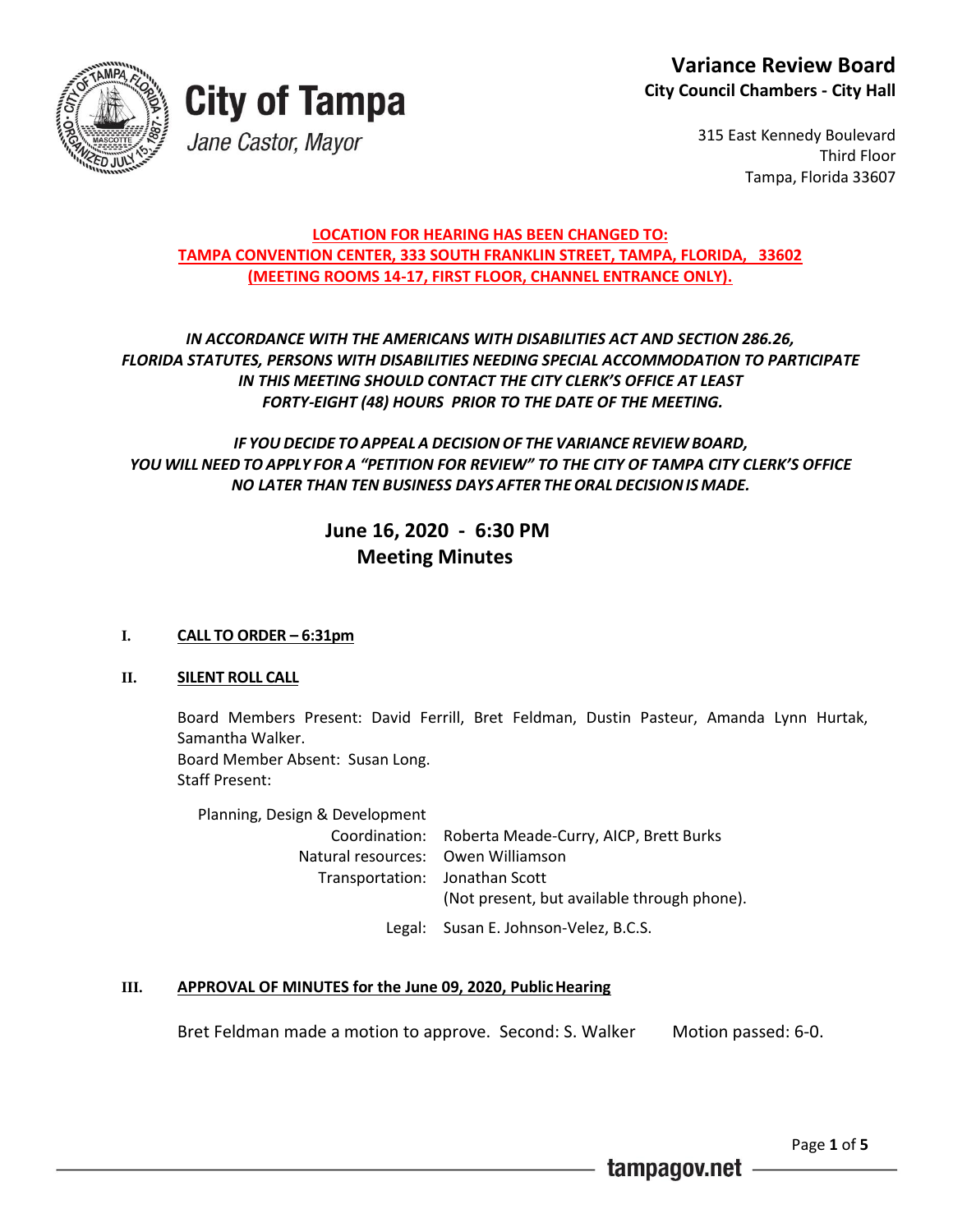

#### **IV. EX-PARTE COMMUNICATIONS & CONFLICTS OF INTEREST**

Legal Staff confirmed with Board Members that there are no conflicts.

#### **V. ANNOUCEMENTS AND NEW BUSINESS:**

Agenda – Update

Planning Staff, R. Meade-Curry, gave an update of the June and July agendas. Additionally, she explained that the following cases were withdrawn from the June 16, , 2020 Agenda due to misnotice, cases were placed on the July Agenda:

- o VRB20-28
- o VRB20-29
- o VRB20-30
- o VRB-20-31
- R. Meade-Curry asked that current Variance Review Board members provide their updated contact information.

#### **VI. SWEAR-IN**

PDDC Staff, B. Burks, swore in all public hearing participants, applicants, interested parties, and witnesses whom will be giving testimony in the City Council Chambers.

#### **VII. NEW CASES:**

| APPLICATION: VRB20-28 | - MISNOTICED - RESCHEDULED TO JULY 14, 2020                                   |
|-----------------------|-------------------------------------------------------------------------------|
|                       | APPLICANT: Steve & Kathy Pawelkop                                             |
| AGENT:                | N/A                                                                           |
|                       | LOCATION: 3202 West Harbor View                                               |
|                       | REQUEST: To reduce the rear yard from 3' to 1.5', to vest portion of existing |
|                       | accessory structure and existing footprint of garage built in 1921.           |
|                       | (Section 27-290)                                                              |
|                       | PURPOSE: To build new Accessory Structure/Garage over existing footprint.     |
| NEIGHBORHOOD:         | Palma Ceia Neighborhood Assoc., Parkland Estates Civic Club, Inc., Bayshore   |
|                       | Beautiful Neighborhood Assoc., Inc., Keep Bayshore Beautiful, Inc., 345       |
|                       | <b>Bayshore Condominiums</b>                                                  |
|                       |                                                                               |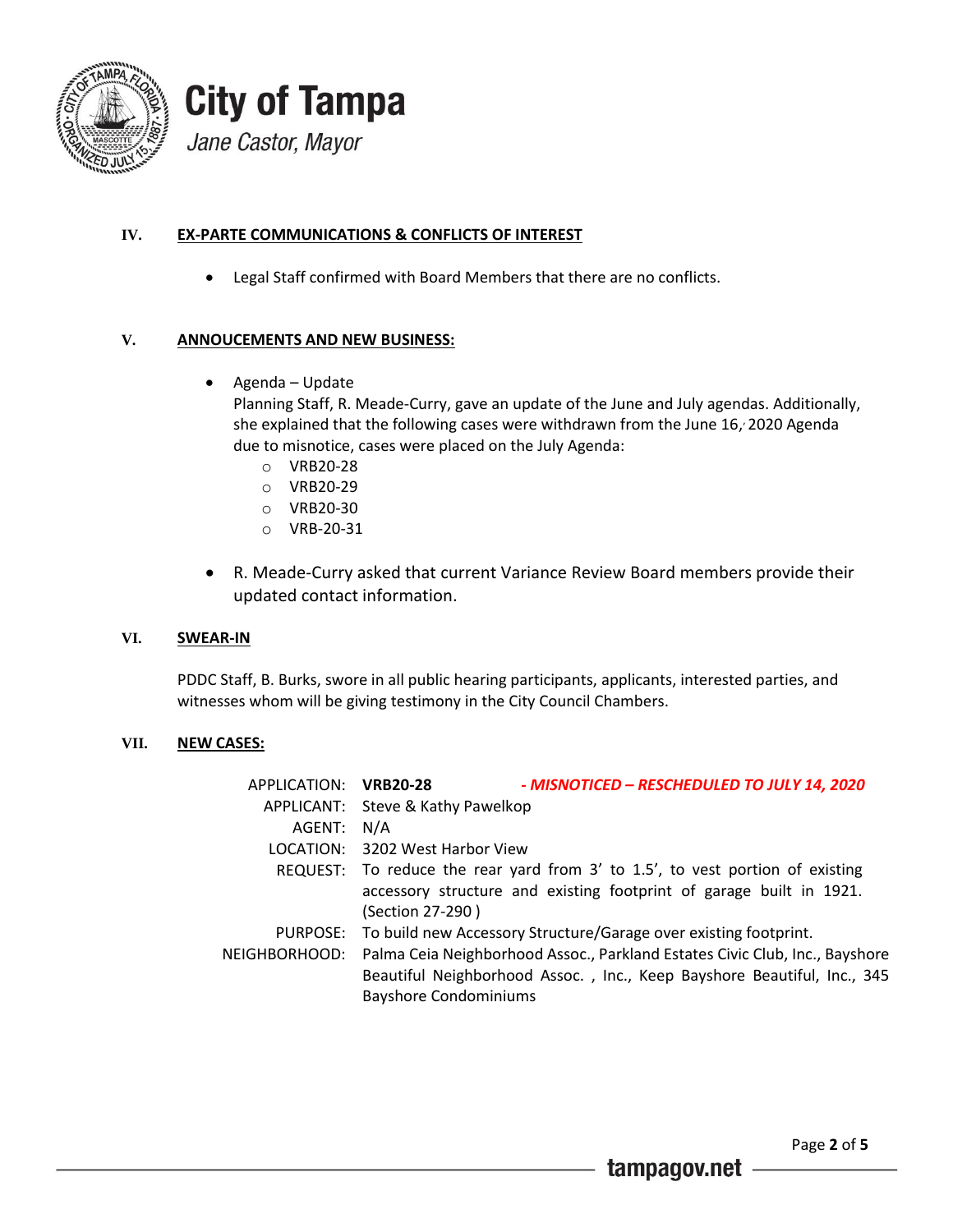

### **VII. NEW CASES (***cont.):*

| APPLICATION: VRB20-29 |                                                            | - MISNOTICED - RESCHEDULED TO JULY 14, 2020                          |
|-----------------------|------------------------------------------------------------|----------------------------------------------------------------------|
|                       | APPLICANT: Boger Homes, Inc.                               |                                                                      |
|                       | AGENT: David Boger/Boger Homes, Inc.                       |                                                                      |
|                       | LOCATION: 9310 North Willow Avenue                         |                                                                      |
|                       |                                                            | REQUEST: To remove 47" Grand Tree in middle of lot. (Section 27-284) |
|                       | PURPOSE: To build new single-family residence.             |                                                                      |
|                       | NEIGHBORHOOD: Historic Forest Hills Community Assoc., Inc. |                                                                      |
|                       |                                                            |                                                                      |

| APPLICATION: VRB20-30 |                                         | - MISNOTICED - RESCHEDULED TO JULY 14, 2020                                              |
|-----------------------|-----------------------------------------|------------------------------------------------------------------------------------------|
|                       | APPLICANT: James & Arlene Hatton        |                                                                                          |
|                       | AGENT: James Hatton                     |                                                                                          |
|                       | LOCATION: 5015 South Shore Crest Circle |                                                                                          |
|                       |                                         | REQUEST: To reduce the side yard setback from 7' to 4' (Section 27-156)                  |
|                       | cochere.                                | PURPOSE: To build second story storage area above existing footprint of attached porte   |
|                       |                                         | NEIGHBORHOOD: Beach Park Homeowners Assoc., Inc., Westshore Alliance, Bayshore Beautiful |

| APPLICATION: VRB20-31 | - MISNOTICED - RESCHEDULED TO JULY 14, 2020                                   |
|-----------------------|-------------------------------------------------------------------------------|
|                       | APPLICANT: Charles Lykes, Jr./ Eric Hoyer / Lykes Lane Homeowners Association |
|                       | AGENT: Eric Hoyer/ NRPS, Inc.                                                 |
|                       | LOCATION: 5421 Lykes Lane                                                     |
|                       | REQUEST: To remove 2 grand trees (Section 27-284)                             |
|                       | PURPOSE: To build a new 2-story single-family residence.                      |
|                       | NEIGHBORHOOD: Ballast Point Neighborhood Assoc., McGraw Hill Construction     |
|                       |                                                                               |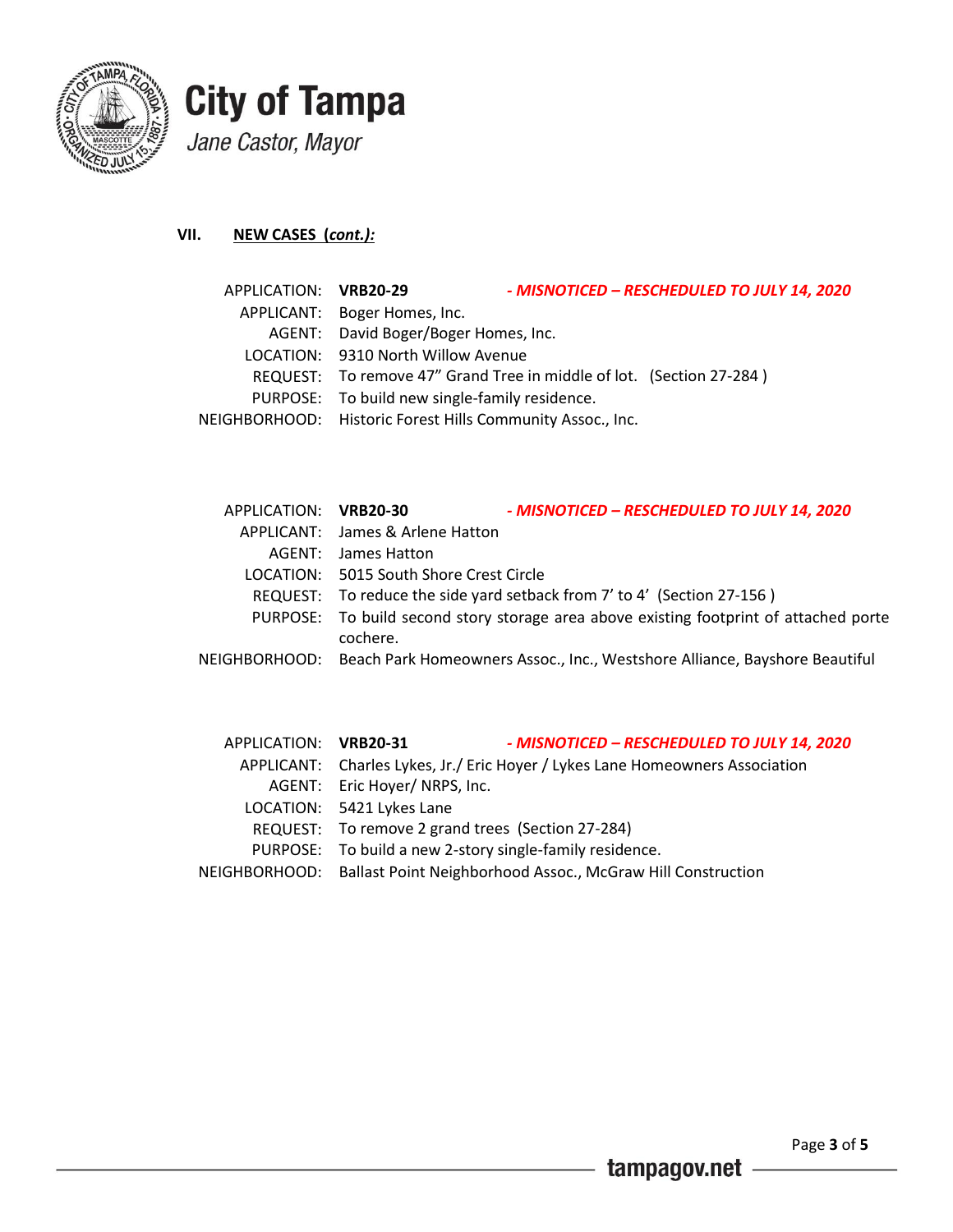

**VII. NEW CASES (***cont.):*

| APPLICATION: VRB20-33 | (APPROVED)                                                                            |  |
|-----------------------|---------------------------------------------------------------------------------------|--|
|                       | APPLICANT: Jeffrey & Patricia Reynolds                                                |  |
|                       | AGENT: David Wright/TSP Company, Inc.                                                 |  |
|                       | LOCATION: 551 West Davis Boulevard                                                    |  |
|                       | REQUEST: To reduce the front yard setback along the east side along South Davis Blvd. |  |
|                       | from 25' to 18', and reduce the front yard setback along the west side along          |  |
|                       | West Davis Blvd. from 25' to 17.5'. (Section 27-156)                                  |  |
|                       | PURPOSE: To build a new 2-story single-family residence.                              |  |
|                       | NEIGHBORHOOD: Davis Island Civic Assoc., Inc.                                         |  |

Staff: R. Meade-Curry submitted opposition documents into the record.

**BOARD VOTE:** Motion to Approve: D. Ferrill Second: A. L. Hurtak

**Condition:** D. Ferrill – the subject property has two front yards which face Davis Boulevard and South Davis Boulevard, respectively, and that the applicant construct sidewalks to code along both front yards.

**Addendum by D. Pasteur:** The subject property has two front yards so an alternative reconfiguration cannot be reasonably accommodated as evident by plans shown and presented.

**Motion Passed:** Vote of 5-0

| APPLICATION: VRB20-38             |                                                                                        | (APPROVED)         |
|-----------------------------------|----------------------------------------------------------------------------------------|--------------------|
|                                   | APPLICANT: Karen Anne Eastman Jensen Co./Trustee, et. al.                              |                    |
|                                   | AGENT: Kevin Robles / Domain Homes                                                     |                    |
|                                   | LOCATION: 3028 Van Buren Drive                                                         |                    |
|                                   | REQUEST: To remove 33" Grand Oak Tree. (Section 27-284)                                |                    |
|                                   | PURPOSE: To construct new 2-story single family residence.                             |                    |
|                                   | NEIGHBORHOOD: Ballast Point Neighborhood Assoc., Interbay-South of Gandy Civic Assoc., |                    |
|                                   | McGraw Hill Construction                                                               |                    |
|                                   |                                                                                        |                    |
| <b>BOARD VOTE:</b>                | Motion to Approve: S. Walker                                                           | Second: D. Ferrill |
| <b>Motion Passed: Vote of 5-0</b> |                                                                                        |                    |

Page **4** of **5**